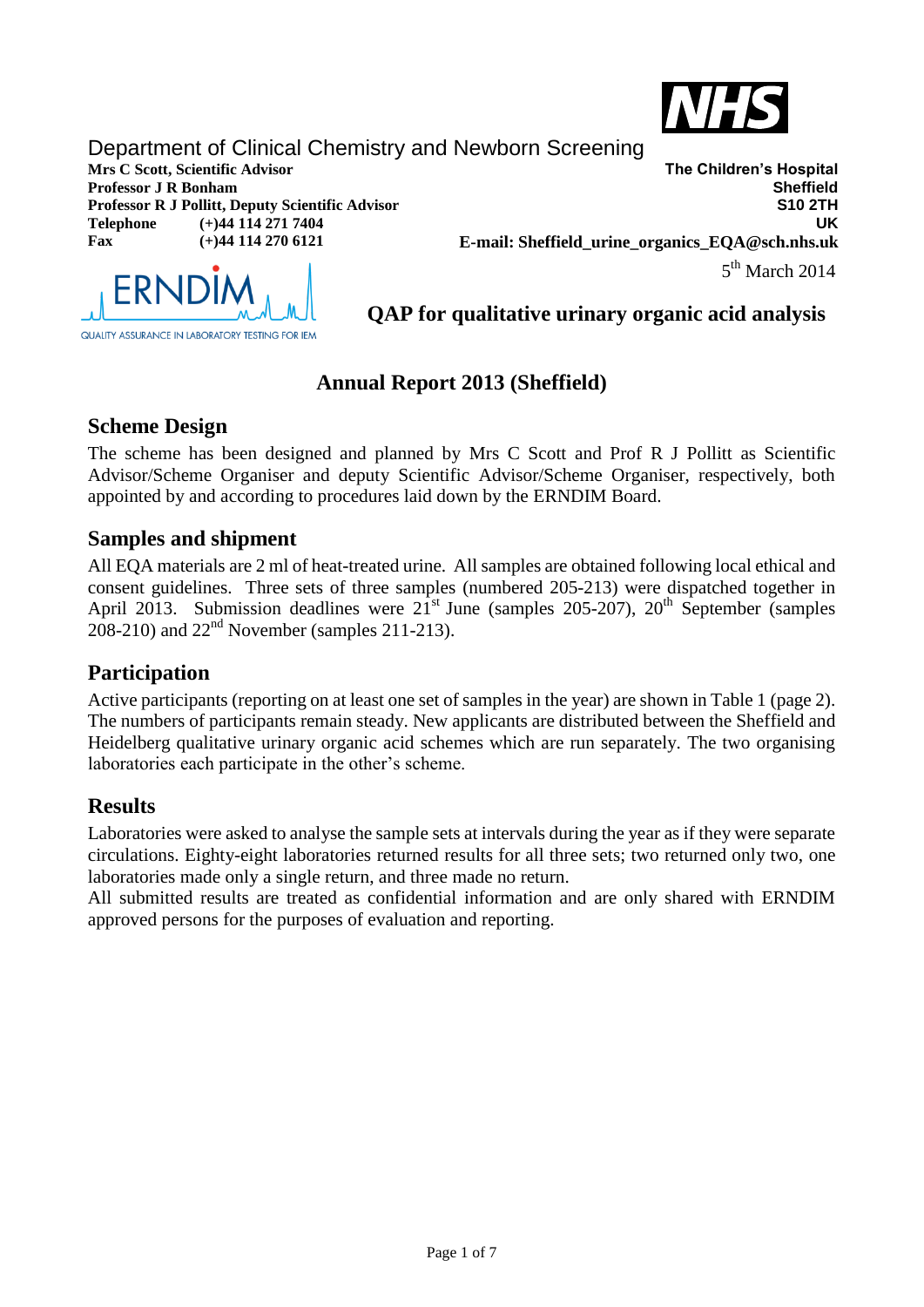

#### **Table 1: Geographical distribution of registered participants**

|                              | 2013           | 2012           | 2011           | 2010           | 2009           | 2008           | 2007           |
|------------------------------|----------------|----------------|----------------|----------------|----------------|----------------|----------------|
| Argentina                    | $\overline{2}$ | $\overline{2}$ | $\overline{2}$ | $\overline{2}$ | $\overline{2}$ | 1              | $\overline{2}$ |
| Australia                    | 6              | 6              | 6              | 6              | 6              | 6              | 6              |
| Belgium                      | 6              | 5              | 5              | 6              | $\overline{7}$ | 5              | 5              |
| <b>Brazil</b>                | $\overline{c}$ | $\overline{c}$ | $\overline{2}$ |                | $\mathbf{1}$   | 1              |                |
| Canada                       | 1              | $\mathbf{1}$   | 1              | $\mathbf{1}$   | 1              | 1              | 1              |
| Columbia                     |                | 1              |                | $\mathbf{1}$   | 1              |                |                |
| <b>Czech Republic</b>        |                |                | 1              |                |                |                |                |
| Democratic Republic of China | 1              | $\mathbf{1}$   | $\overline{2}$ | $\overline{2}$ | 1              | 1              | 1              |
| Finland                      | $\overline{2}$ | $\mathbf{1}$   | 1              | $\mathbf{1}$   | $\mathbf{1}$   | 1              | 1              |
| France                       | 15             | 15             | 15             | 13             | 13             | 14             | 13             |
| Germany†                     | 1              | $\mathbf{1}$   | 1              | $\mathbf{1}$   | $\mathbf{1}$   | 1              | $\mathbf{1}$   |
| Israel                       | 3              | 3              | 3              | $\overline{4}$ | 3              | 2              | $\overline{2}$ |
| Japan                        |                | $\mathbf{1}$   |                | $\mathbf{1}$   | 1              | 1              | $\mathbf 1$    |
| Lebanon                      | 1              | 1              | 1              | 1              | 1              | 1              | 1              |
| Malaysia                     | 3              | 3              | 3              | $\overline{4}$ | 3              | 3              | $\overline{c}$ |
| New Zealand                  |                | 1              | 1              | 1              | 1              | 1              | $\overline{c}$ |
| People's Republic of China   | 9              | 8              | 10             | 7              | 7              | 6              | 6              |
| Portugal                     | $\overline{2}$ | $\overline{2}$ | $\overline{2}$ | $\overline{2}$ | $\overline{2}$ | $\overline{2}$ | $\overline{2}$ |
| Republic of Korea            |                | $\mathbf{1}$   | 1              | $\mathbf{1}$   | $\mathbf{1}$   | 1              | 1              |
| Republic of Ireland          |                | 1              |                | $\mathbf{1}$   | 1              |                | 1              |
| Republic of Singapore        |                | 1              |                | 1              | 1              |                |                |
| South Africa                 | $\overline{2}$ | $\overline{c}$ | $\overline{c}$ | $\overline{2}$ | 1              | 1              |                |
| Spain                        | 6              | 6              | 6              | 6              | 6              | 5              | 5              |
| Turkey                       | 3              | 3              | 3              | 3              | $\overline{2}$ | $\overline{2}$ |                |
| <b>United Kingdom</b>        | 18             | 18             | 18             | 19             | 20             | 20             | 20             |
| <b>USA</b>                   | 5              | 3              | 3              | 3              | $\overline{4}$ | $\overline{4}$ | $\overline{4}$ |
| Venezuela                    |                | 1              | 1              | $\mathbf{1}$   | $\mathbf{1}$   | $\mathbf{1}$   | 1              |
| Vietnam                      | 1              | 1              |                |                |                |                |                |
| <b>TOTAL</b>                 | 94             | 91             | 95             | 90             | 89             | 83             | 79             |

† Heidelberg laboratory

### **Scoring of results**

To enable data reduction the results were scored as shown below:

| Satisfactory | Helpful but incomplete |  |
|--------------|------------------------|--|
| Not helpful  | Slightly misleading    |  |
| Misleading   |                        |  |

One point was deducted for each transposed sample number.

For the 2014 scheme onwards another criterion for satisfactory performance will be the absence of any "critical error" which is defined as an error resulting from seriously misleading analytical findings and /or interpretations with serious clinical consequences for the patient.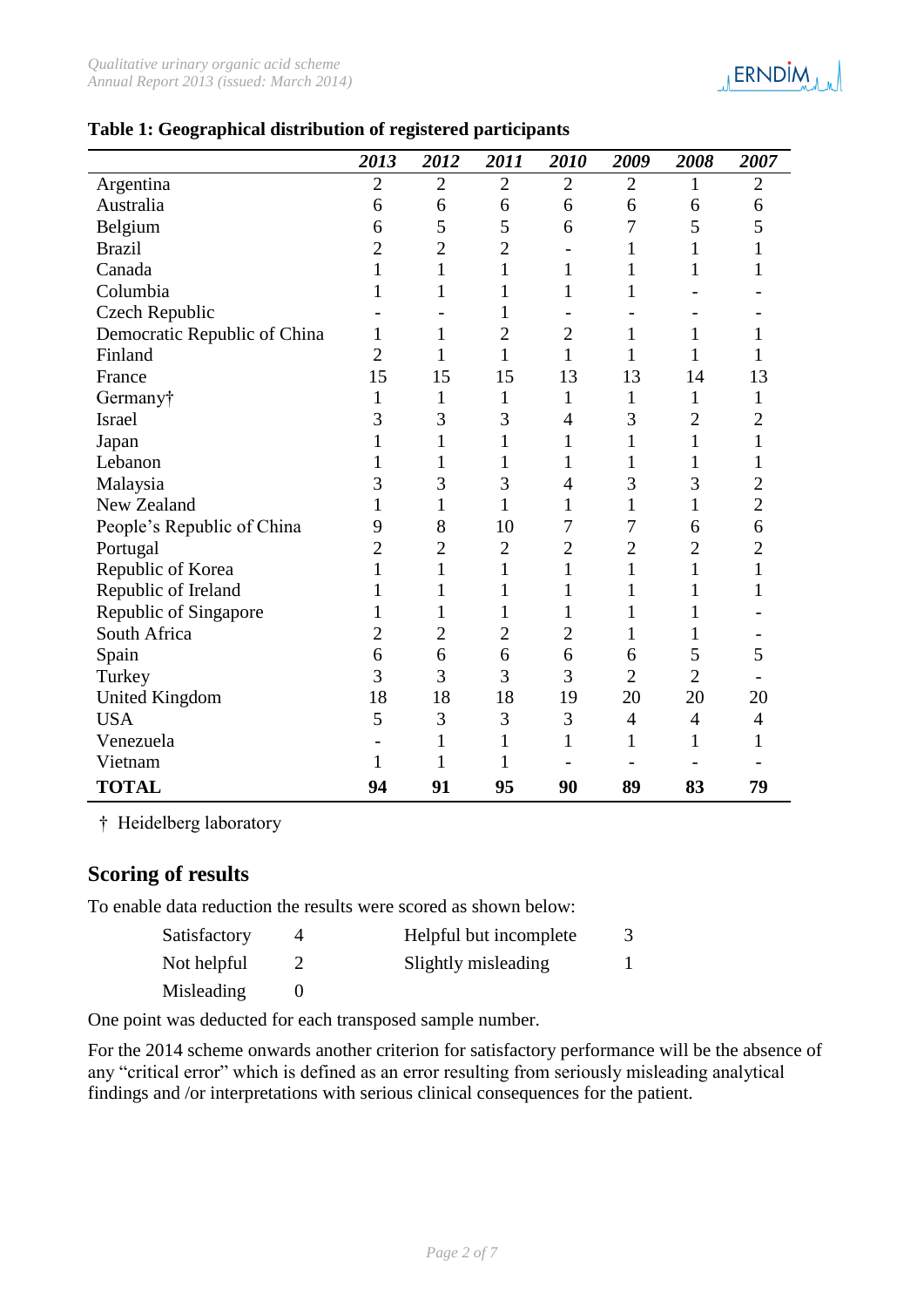

### **Table 2: Distribution of scores for individual samples** (laboratories making returns)

|                                                                                                                                                                                                                                                                                                                                                                                                                                                                                                                                                                                                          |                  | <b>Scores</b>  |                |                |                         |  |  |
|----------------------------------------------------------------------------------------------------------------------------------------------------------------------------------------------------------------------------------------------------------------------------------------------------------------------------------------------------------------------------------------------------------------------------------------------------------------------------------------------------------------------------------------------------------------------------------------------------------|------------------|----------------|----------------|----------------|-------------------------|--|--|
| <b>Sample</b>                                                                                                                                                                                                                                                                                                                                                                                                                                                                                                                                                                                            | $\boldsymbol{0}$ | 1              | $\overline{2}$ | 3              | $\overline{\mathbf{4}}$ |  |  |
| Sample 205<br>6 year old boy with global developmental delay<br>No abnormality was detected.                                                                                                                                                                                                                                                                                                                                                                                                                                                                                                             | 1                | $\overline{a}$ |                |                | 86                      |  |  |
| Sample 206<br>15 year old girl investigated for renal stones<br>Massive amounts of 3-hydroxyisovalerate and 3-methylcrotonylglycine<br>with no detectable increase in 3-hydroxypropionate or methylcitrate.<br>Results diagnostic of isolated 3-Methylcrotonyl-CoA carboxylase<br>deficiency.                                                                                                                                                                                                                                                                                                            | $\mathbf{1}$     |                | 3              |                | 83                      |  |  |
| Sample 207<br>5 year old male with vomiting and unusual odour<br>A large peak of isovalerylglycine and a modest increase in 3-hydroxy-<br>isovalerate. In the absence of any other specific abnormality this pattern<br>is diagnostic of Isovaleryl-CoA dehydrogenase deficiency (Isovaleric<br>acidaemia).                                                                                                                                                                                                                                                                                              |                  |                |                |                | 87                      |  |  |
| Sample 208 2 year old girl with a first febrile seizure<br>No abnormality was detected                                                                                                                                                                                                                                                                                                                                                                                                                                                                                                                   | $\overline{2}$   |                | 1              | $\overline{2}$ | 86                      |  |  |
| Sample 209 6 week old boy, vomiting, acidotic<br>Significantly increased excretion of methylmalonic acid and<br>methlycitrate with increased 3-hydroxypropionic acid. Results consistent<br>with a diagnosis of Methylmalonic Aciduria.                                                                                                                                                                                                                                                                                                                                                                  |                  |                |                |                | 91                      |  |  |
| Sample 210 28 year old women with encephalopathy.<br>Orotic acid was detected in potentially significant amounts. Recommend<br>orotic acid quantitation along with urgent plasma ammonia analysis, and<br>urine and plasma amino acids to exclude a urea cycle defect                                                                                                                                                                                                                                                                                                                                    | 15               |                | $\overline{2}$ | $\mathbf{1}$   | 72                      |  |  |
| <b>Sample 211</b> 3 year old female with mild developmental delay<br>Marked increased excretion of malonic acid and moderately increased<br>excretion of methylmalonic acid. Results consistent with malonic<br>acidaemia.                                                                                                                                                                                                                                                                                                                                                                               |                  |                | 1              | $\mathbf{1}$   | 87                      |  |  |
| <b>Sample 212</b> 15 year old male with increased creatinine kinase and autism<br>Marked excretion of 3-hydroxybutyrate accompanied by a strong<br>dicarboxylic aciduria and modest excretion of 3-hydroxdicarboxylic<br>acids. Glutarate excretion was particularly marked and with<br>ethylmalonate also increased and a small peak or 2-hydroxyglutarate. No<br>acylglycines were detected. Despite this, the overall pattern, particularly<br>the increased excretion of glutarate, is suggestive of a mild multiple<br>acyl-CoA dehydrogenation defect of the ethylmalonic-adipic aciduria<br>type. |                  | 1              | 6              | 9              | 73                      |  |  |
| Sample 213 3 year old male with macrocephaly<br>Nothing specifically diagnostic.                                                                                                                                                                                                                                                                                                                                                                                                                                                                                                                         |                  |                | $\mathbf{1}$   |                | 88                      |  |  |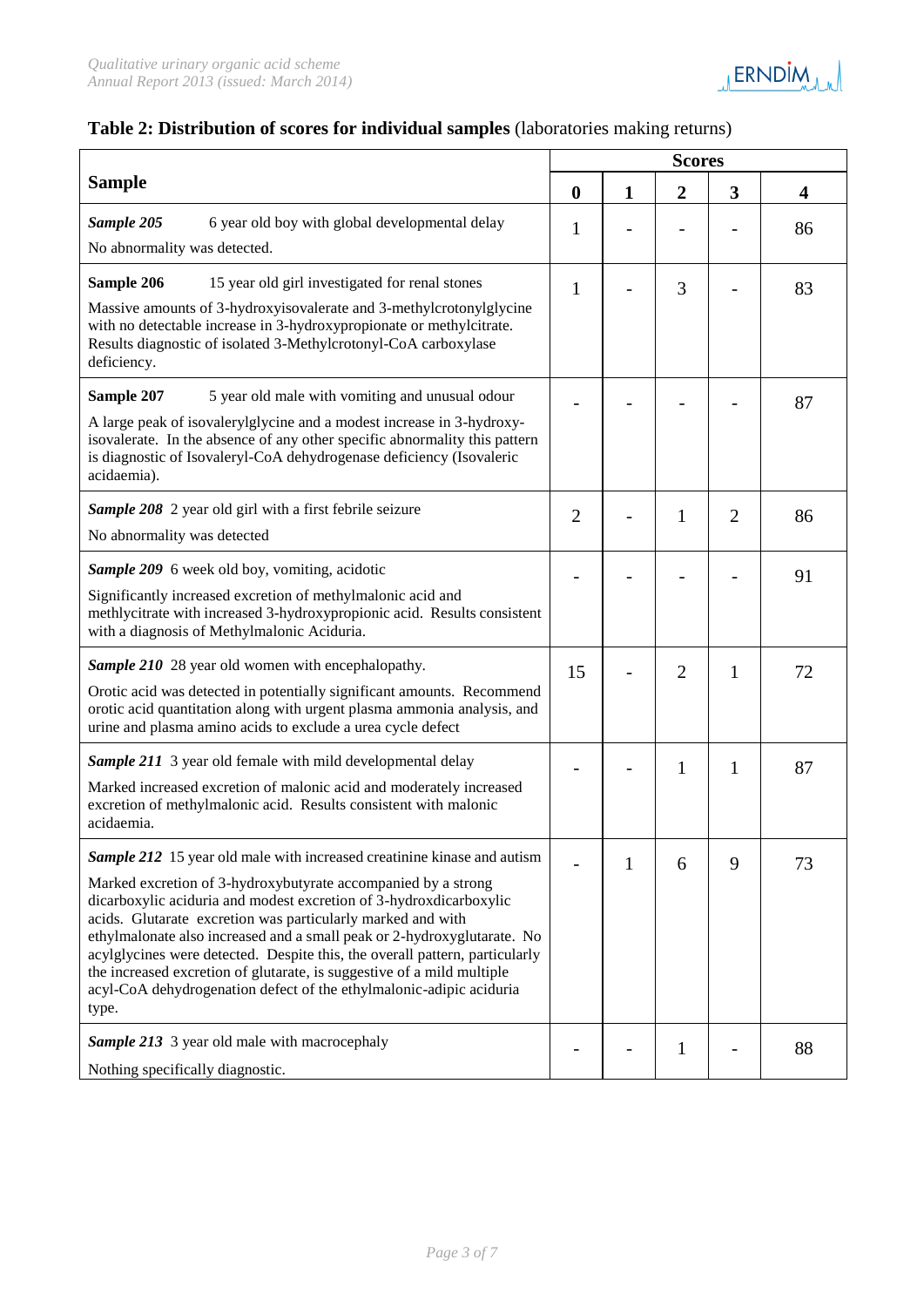

### **Table 3: Cumulative scores for 2011 - 2013 (current Sheffield participants only)**

The maximum annual scores for 2012 & 2011 were 18. The maximum scores for 2013 were 36. An average score per case has not been provided in this annual report due to the new scoring system. An average score as a percentage of the maximum score achievable over the past 3 years has been provided when there have been 3 returns for 3 consecutive years.

| Lab<br>Number           | No of<br>returns<br>2013 | <b>Total score</b><br>2013<br>(out of 36 for 3<br>returns) | Number<br>of returns<br>2012 | <b>Total score</b><br>2012<br>(out of 18 for 3<br>returns) | Number of<br>returns<br>2011 | <b>Total score</b><br>2011<br>(out of 18 for 3<br>returns) | Average<br>score as a<br>percentage<br>over 3 years*. |
|-------------------------|--------------------------|------------------------------------------------------------|------------------------------|------------------------------------------------------------|------------------------------|------------------------------------------------------------|-------------------------------------------------------|
| 2                       | 3                        | 32                                                         |                              |                                                            |                              |                                                            |                                                       |
| $\overline{3}$          | $\overline{3}$           | 34                                                         | 3                            | 18                                                         | 3                            | 18                                                         | 98                                                    |
| $\overline{\mathbf{4}}$ | $\overline{3}$           | 36                                                         | $\overline{3}$               | 18                                                         | $\overline{2}$               | 12                                                         |                                                       |
| $\overline{5}$          | $\overline{3}$           | 36                                                         | 3                            | 18                                                         | 3                            | 18                                                         | 100                                                   |
| $\overline{7}$          | 3                        | 36                                                         |                              |                                                            |                              |                                                            |                                                       |
| 10                      | $\overline{3}$           | 34                                                         | 3                            | 14                                                         | 3                            | 15                                                         | 85                                                    |
| 11                      | $\overline{3}$           | 36                                                         | $\overline{3}$               | 18                                                         | $\overline{3}$               | 16                                                         | 96                                                    |
| 12                      | 3                        | 36                                                         | 3                            | 18                                                         | 3                            | 18                                                         | 100                                                   |
| 13                      | $\overline{3}$           | 36                                                         | $\overline{3}$               | 18                                                         | 3                            | 18                                                         | 100                                                   |
| 14                      | $\overline{3}$           | 35                                                         | 3                            | 18                                                         | $\overline{3}$               | 14                                                         | 93                                                    |
| 15                      | $\overline{3}$           | 35                                                         | $\overline{3}$               | 13                                                         | 3                            | 18                                                         | 90                                                    |
| 17                      | $\overline{3}$           | 36                                                         | 3                            | 18                                                         |                              |                                                            |                                                       |
| 18                      | 3                        | 36                                                         | 3                            | 18                                                         | 3                            | 18                                                         | 100                                                   |
| 19                      | $\overline{3}$           | 36                                                         | $\mathbf{3}$                 | 18                                                         | 3                            | 18                                                         | 100                                                   |
| $\overline{21}$         | $\overline{3}$           | 36                                                         | $\overline{3}$               | 18                                                         | $\overline{3}$               | 18                                                         | 100                                                   |
| 24                      | 3                        | 36                                                         | $\mathbf{1}$                 | $\overline{\mathbf{4}}$                                    | 3                            | 15                                                         |                                                       |
| 25                      | 3                        | 36                                                         | $\mathbf{3}$                 | 16                                                         | 3                            | 18                                                         | 96                                                    |
| 26                      | $\overline{3}$           | 35                                                         | 3                            | 18                                                         | 3                            | 18                                                         | 99                                                    |
| 27                      | $\overline{3}$           | 36                                                         | $\overline{3}$               | 18                                                         | 3                            | 18                                                         | 100                                                   |
| 29                      | $\overline{3}$           | 34                                                         | 3                            | 18                                                         | $\overline{3}$               | 13                                                         | 89                                                    |
| 31                      | $\overline{3}$           | 36                                                         | $\overline{3}$               | 18                                                         | $\overline{3}$               | 16                                                         | 96                                                    |
| 32                      | 3                        | 36                                                         | 3                            | 16                                                         | 3                            | 17                                                         | 94                                                    |
| 35                      | $\overline{3}$           | 36                                                         | $\overline{3}$               | 18                                                         | $\overline{3}$               | 18                                                         | 100                                                   |
| 38                      | 3                        | 36                                                         | 3                            | 16                                                         | 3                            | 13                                                         | 87                                                    |
| 48                      | $\overline{3}$           | 32                                                         | $\overline{3}$               | 16                                                         | 3                            | 13                                                         | 83                                                    |
| 49                      | $\overline{3}$           | 34                                                         | $\overline{3}$               | 18                                                         | 3                            | 13                                                         | 89                                                    |
| 51                      | $\overline{3}$           | 36                                                         | $\overline{3}$               | $\overline{18}$                                            | $\overline{3}$               | 15                                                         | 94                                                    |
| 52                      | $\overline{3}$           | 35                                                         | 3                            | 18                                                         | $\overline{2}$               | 12                                                         |                                                       |
| 65                      | 3                        | 34                                                         | 3                            | 18                                                         | 3                            | 18                                                         | 98                                                    |
| 66                      | $\overline{3}$           | 36                                                         | $\overline{3}$               | 18                                                         | $\overline{3}$               | $\overline{17}$                                            | 98                                                    |
| 83                      | $\overline{3}$           | 28                                                         | $\overline{3}$               | 18                                                         | $\overline{3}$               | 17                                                         | 90                                                    |
| 85                      | 3                        | 34                                                         | $\overline{3}$               | 18                                                         | 3                            | 18                                                         | 98                                                    |
| 86                      | $\overline{3}$           | 36                                                         | $\overline{3}$               | 18                                                         | $\overline{3}$               | 18                                                         | 100                                                   |
| 88                      | $\overline{3}$           | 36                                                         | $\overline{3}$               | 16                                                         | 3                            | 15                                                         | 91                                                    |
| 90                      | $\overline{3}$           | 36                                                         | $\overline{3}$               | 18                                                         | 3                            | 14                                                         | $\overline{93}$                                       |
| 92                      | $\overline{3}$           | 36                                                         | 3                            | 17                                                         | $\overline{3}$               | 17                                                         | 96                                                    |
| 93                      | $\overline{3}$           | 36                                                         | $\overline{3}$               | 18                                                         | $\overline{3}$               | 18                                                         | 100                                                   |
| 94                      | $\overline{3}$           | 36                                                         | $\overline{3}$               | 18                                                         | $\overline{3}$               | 18                                                         | 100                                                   |
| 96                      | $\overline{3}$           | 36                                                         | $\mathfrak{S}$               | 18                                                         | $\overline{3}$               | 18                                                         | 100                                                   |
| 98                      | 3                        | 36                                                         | 3                            | 18                                                         | 3                            | 18                                                         | 100                                                   |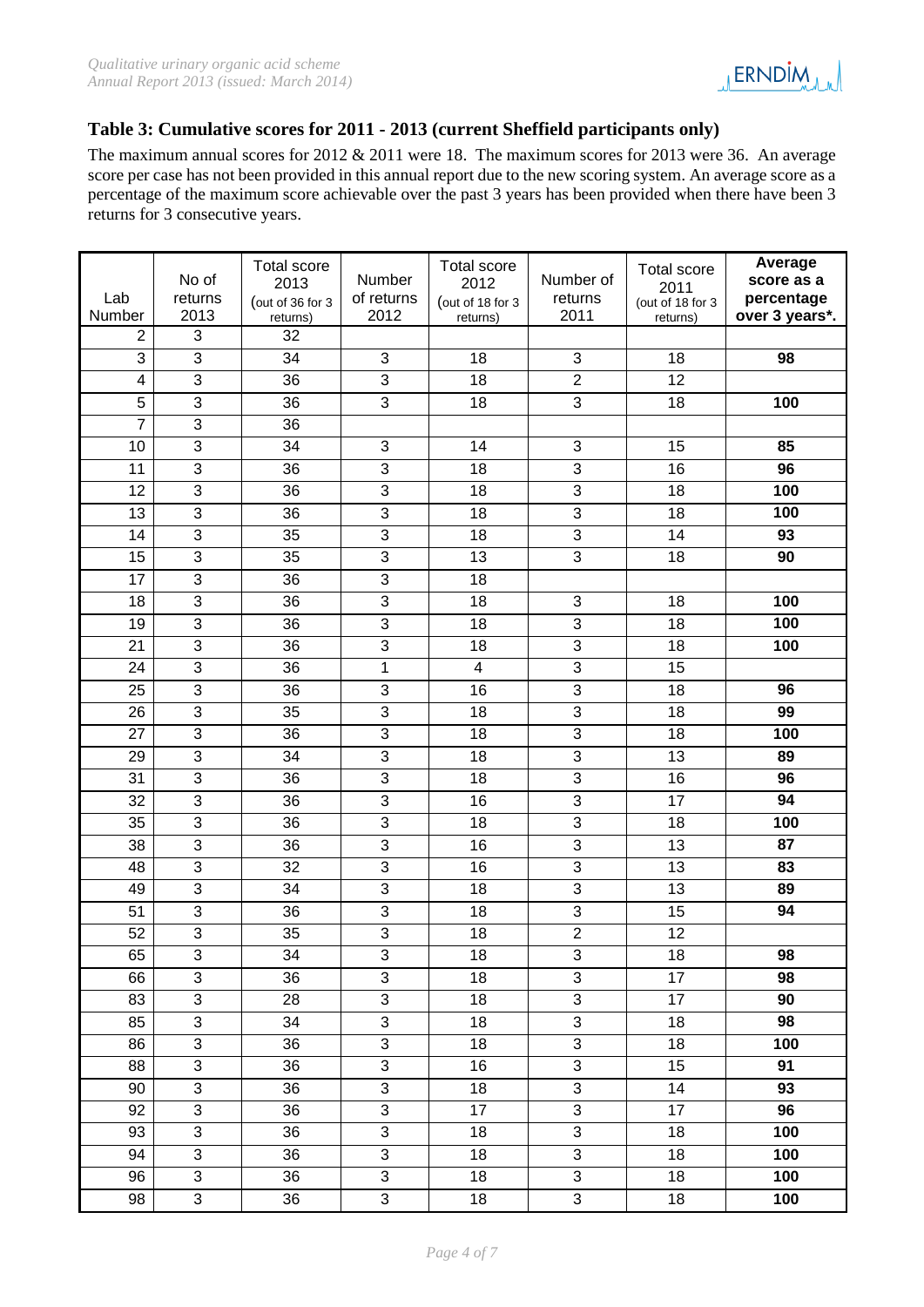

|               |                                  | Total score      |                                             | Total score           |                                  | <b>Total score</b> | Average                      |
|---------------|----------------------------------|------------------|---------------------------------------------|-----------------------|----------------------------------|--------------------|------------------------------|
|               | No of                            | 2013             | Number                                      | 2012                  | Number of                        | 2011               | score as a                   |
| Lab<br>Number | returns<br>2013                  | (out of 36 for 3 | of returns<br>2012                          | (out of 18 for 3      | returns<br>2011                  | (out of 18 for 3   | percentage<br>over 3 years*. |
| 101           | 3                                | returns)<br>35   | 3                                           | returns)<br>18        | 3                                | returns)<br>18     | 99                           |
| 102           | $\overline{3}$                   | 36               | $\overline{3}$                              | 18                    | $\overline{3}$                   | 18                 | 100                          |
| 104           | $\overline{3}$                   | 28               | 3                                           | 16                    | 3                                | $\overline{7}$     | 68                           |
| 106           | 3                                | 36               | 3                                           | 18                    | 3                                | 18                 | 100                          |
| 108           | $\overline{3}$                   | 35               | 3                                           | 18                    | $\overline{3}$                   | 18                 | 99                           |
| 111           | $\overline{3}$                   | 36               | $\overline{3}$                              | 18                    | $\overline{3}$                   | 18                 | 100                          |
| 113           | $\overline{3}$                   | 30               | 3                                           | 10                    | $\overline{3}$                   | 10                 | 64                           |
| 114           | $\overline{3}$                   | 32               | $\overline{3}$                              | 14                    | $\overline{2}$                   | 3                  |                              |
| 119           | 3                                | 36               | 3                                           | 18                    | 3                                | 14                 | 93                           |
| 120           | $\overline{3}$                   | 36               | $\overline{3}$                              | 18                    | $\overline{3}$                   | 18                 | 100                          |
| 121           | $\overline{3}$                   | 36               | 3                                           | 18                    | $\overline{2}$                   | 12                 |                              |
| 126           | $\overline{3}$                   | 36               | $\overline{3}$                              | 18                    | $\overline{3}$                   | 18                 | 100                          |
| 128           | $\overline{3}$                   | 36               | 3                                           | 18                    | $\overline{3}$                   | 14                 | 93                           |
| 130           | $\overline{3}$                   | 36               | $\overline{3}$                              | 18                    | $\mathbf{3}$                     | 18                 | 100                          |
| 132           | $\overline{3}$                   | 34               | 3                                           | 18                    | $\overline{3}$                   | $\,6$              | 76                           |
| 133           | 3                                | 36               | 3                                           | 18                    | $\overline{3}$                   | 18                 | 100                          |
| 134           | 1                                | 8                | $\boldsymbol{0}$                            | n/a                   | $\mathbf 1$                      | $\overline{6}$     |                              |
| 135           | 3                                | 36               | 3                                           | 18                    | $\mathbf{3}$                     | 18                 | 100                          |
| 137           | 3                                | 36               | 3                                           | 18                    | 3                                | 18                 | 100                          |
| 138           | $\overline{3}$                   | 32               | $\overline{3}$                              | 18                    | $\overline{3}$                   | 18                 | 96                           |
| 139           | $\overline{3}$                   | 36               | 3                                           | 16                    | $\overline{3}$                   | 18                 | 96                           |
| 141           | $\overline{3}$                   | 32               | $\overline{3}$                              | 18                    | $\overline{3}$                   | 14                 | 89                           |
| 142           | $\overline{3}$                   | 36               | 3                                           | 13                    | $\overline{c}$                   | 9                  |                              |
| 143           | $\overline{3}$                   | 36               | $\overline{3}$                              | 18                    | 3                                | 16                 | 96                           |
| 144           | $\overline{3}$                   | 35               | $\overline{3}$                              | 18                    | 3                                | 17                 | 97                           |
| 146           | $\overline{3}$                   | 36               | $\overline{3}$                              | 18                    | $\overline{3}$                   | 18                 | 100                          |
| 147           | 3                                | 36               |                                             |                       |                                  |                    |                              |
| 148           | $\overline{3}$                   | 36               | 3                                           | 18                    | 3                                | 16                 | 96                           |
| 149           | $\overline{2}$                   | 24               | 3                                           | 18                    | $\overline{2}$                   | 12                 |                              |
| 151           | n/a                              | n/a              | $\overline{2}$                              | $\overline{3}$        | $\mathbf{1}$                     | $\overline{6}$     |                              |
| 152           | $\overline{2}$                   | 22               | $\overline{3}$                              | $\overline{13}$       | $\overline{3}$                   | $\overline{7}$     |                              |
| 153           | $\overline{3}$                   | 36               | $\overline{3}$                              | 18                    | $\overline{3}$                   | 16                 | 96                           |
| 154           | n/a                              | n/a              | n/a                                         | n/a                   | n/a                              | n/a                |                              |
| 155           | 3                                | 36               | $\ensuremath{\mathsf{3}}$                   | 18                    | $\mathbf{3}$                     | 14                 | 93                           |
| 156           | $\overline{3}$                   | 32               | $\overline{3}$                              | 18                    | $\overline{3}$                   | 18                 | 96                           |
| 157           | $\overline{3}$                   | $\overline{35}$  | $\overline{3}$                              | 18                    | $\overline{3}$                   | 14                 | 91                           |
| 158           | $\overline{3}$                   | 33               |                                             |                       |                                  |                    |                              |
| 159           | 3                                | 36               | 3                                           | 18                    | 3                                | 13                 | 91                           |
| 160           | $\overline{3}$<br>$\overline{3}$ | 28               | $\overline{3}$<br>$\overline{3}$            | 16                    | $\overline{3}$<br>$\overline{3}$ | 18                 | 89                           |
| 163           |                                  | 36<br>36         |                                             | 18<br>12              |                                  | 18<br>8            | 100                          |
| 164           | 3<br>3                           |                  | $\overline{2}$                              |                       | $\overline{2}$                   |                    |                              |
| 165<br>166    | $\overline{3}$                   | 36<br>30         | $\ensuremath{\mathsf{3}}$<br>$\overline{3}$ | 18<br>$\overline{11}$ | 3<br>$\overline{3}$              | 16<br>10           | 67                           |
| 167           | $\overline{3}$                   | 36               |                                             |                       |                                  |                    |                              |
|               | 3                                |                  |                                             |                       |                                  |                    | 91                           |
| 168           |                                  | 34               | 3<br>$\overline{3}$                         | 14                    | 3                                | 18                 | 83                           |
| 170           | 3<br>$\overline{3}$              | 30               | $\overline{3}$                              | 16                    | $\sqrt{3}$<br>$\overline{3}$     | 14                 |                              |
| 172           |                                  | 35               |                                             | 18                    |                                  | 18                 | 99                           |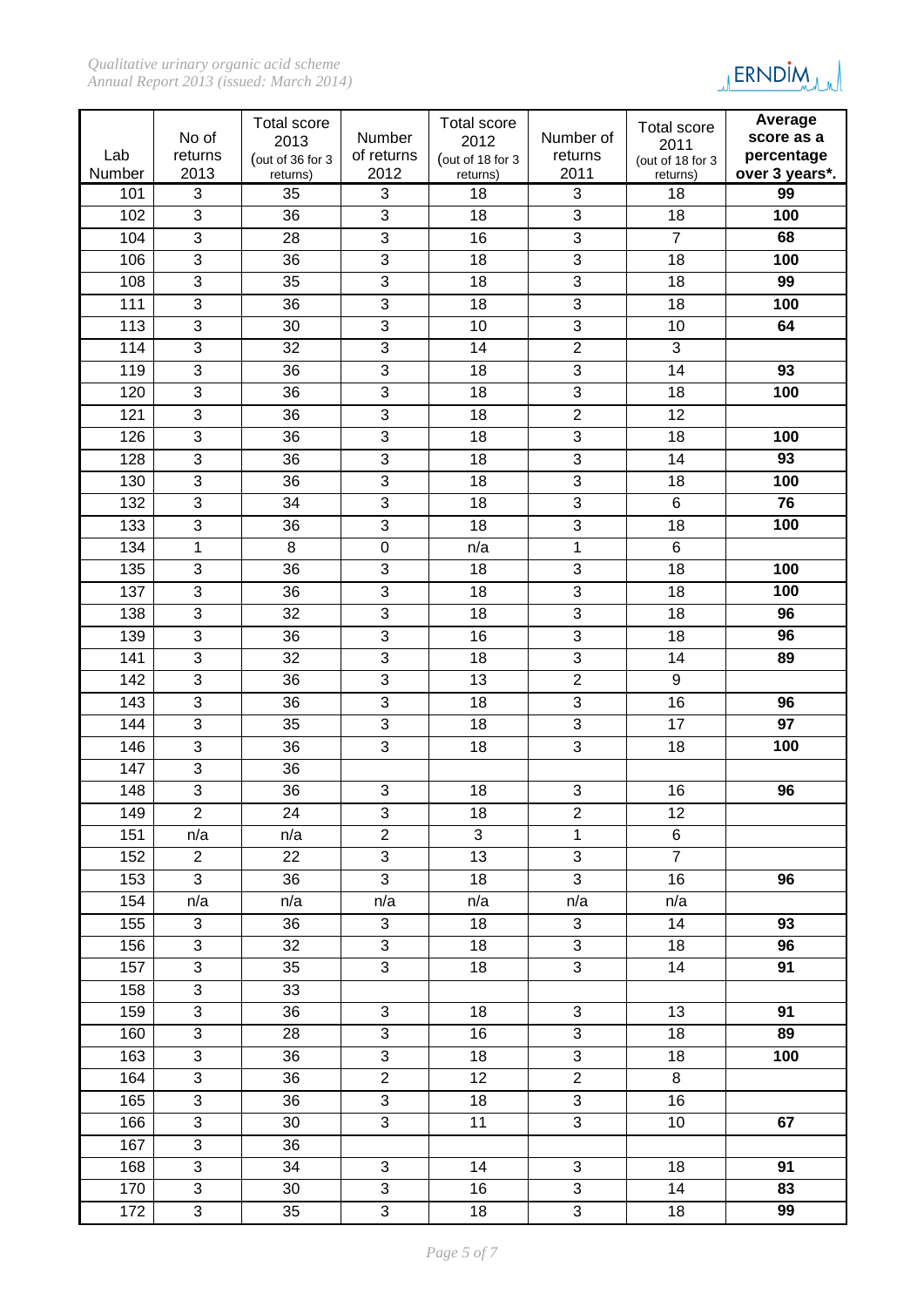

| Lab<br>Number | No of<br>returns<br>2013 | Total score<br>2013<br>out of 36 for 3<br>returns) | Number<br>of returns<br>2012 | Total score<br>2012<br>(out of 18 for $3$<br>returns) | Number of<br>returns<br>2011 | Total score<br>2011<br>(out of 18 for 3<br>returns) | Average<br>score as a<br>percentage<br>over 3 years*. |
|---------------|--------------------------|----------------------------------------------------|------------------------------|-------------------------------------------------------|------------------------------|-----------------------------------------------------|-------------------------------------------------------|
| 174           | 3                        | 36                                                 | 2                            | 12                                                    | 3                            | 12                                                  |                                                       |
| 175           | 2                        | 20                                                 |                              |                                                       |                              |                                                     |                                                       |
| 176           | 3                        | 32                                                 |                              |                                                       |                              |                                                     |                                                       |
| 178           | 3                        | 36                                                 | 2                            | 12                                                    | 3                            | 16                                                  |                                                       |
| 179           | 3                        | 31                                                 | 3                            | 14                                                    | 3                            | 15                                                  |                                                       |
| 180           | 3                        | 32                                                 | 3                            | 18                                                    | 3                            | 8                                                   | 78                                                    |
| 181           | n/a                      | n/a                                                | 3                            | 16                                                    | 3                            | 14                                                  |                                                       |

\* Average score only available of 3years of full returns.

Your Laboratory Number in the above Table is

### **Commentary**

Overall this year's samples were more challenging that those in 2012 with only 59% of participants achieving maximum scores compared to 89% in 2012. Samples 210 and 212 provided the most problems. Sample 210 was from a patient with a moderate amount of orotic acid in the urine. Only seventy-four of the ninety-one laboratories correctly identified orotic acid. Identifying orotic acid on the organic acid profile is a well established technical problem for a number of reasons including chromatographic systems (column polarity, gas flow rate and temperature profile) as well as peak recognition and co-elution problems. Orotic acid detection is important in many conditions as this may be the only abnormal diagnostic test and subsequently failing to identify it may result in a missed opportunity for diagnosis. Fictitious details were provided with this sample to mimic an OTC female carrier. Fictitious details are only used in situations where a suitable sample from a real case is difficult to source or when there has been a specific request from a donor.

Sample 212 also proved problematic for many laboratories. This sample was from a patient with a genetically confirmed diagnosis of multiple-acyl-CoA dehydrogenase deficiency. Interpretation was difficult in this case due to the significant ketosis and the failure to appreciate the significance of the increased glutarate and ethylmalonic acid. In this case it is unlikely that a diagnosis would be made on the urine organic acids alone and checking the plasma acylcarntine profile may have reduced the number of laboratories failing to suggest the correct diagnosis.

The other samples in the 2013 distribution all scored well with the majority of laboratories achieving maximum points.

It is appreciated that in all the cases the urine organic acid profile is only part of the diagnostic profile and where the organic acid profile does not give a clear diagnosis the further investigations box is key when it comes to scoring. The 'Further investigations' box should indicate any additional investigations you consider necessary to interpret or confirm conclusions based on the analytical results. The 'Additional comments' box may also be used for caveats or to suggest other lines of investigation based on the clinical presentation rather than the analytical findings. Suggestions should follow a logical hierarchy with simple group investigations such as amino acid chromatography or blood-spot acylcarnitine profiling (if indicated) taking precedence over much more specific investigations such as gene sequencing.

*Certificates of Participation and Performance*